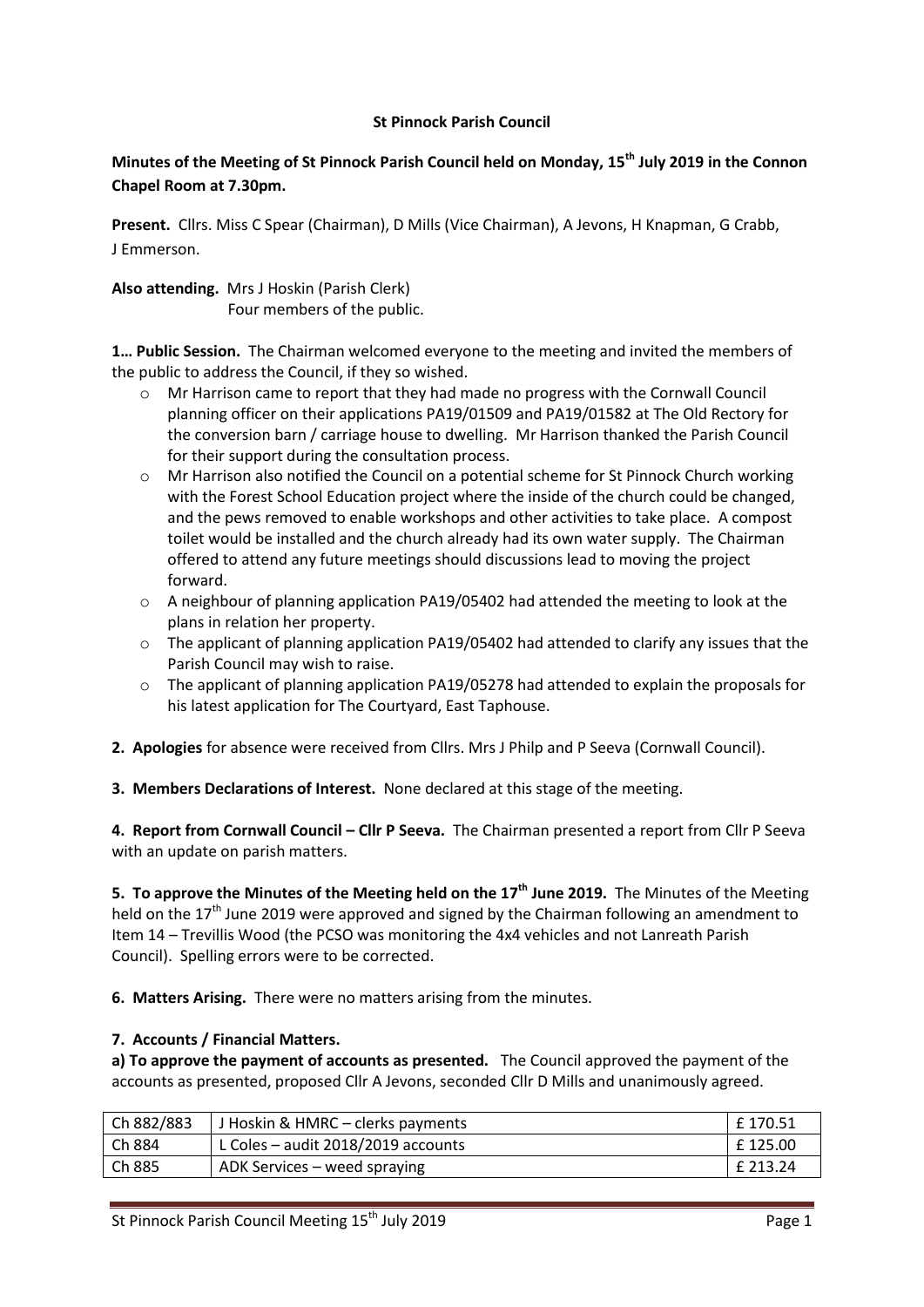| Ch 886 | Schoolscapes – new surface material for play equipment | £9721.20   |
|--------|--------------------------------------------------------|------------|
| Ch887  | St Pinnock Community Hall - donation                   | $E$ 200.00 |

**b) To consider a donation to the St Pinnock Community Hall towards their 20th Anniversary celebrations.** It was noted that the Hall Committee were applying for funding from the Cornwall Councillor Community Chest Fund.

It was proposed by Cllr H Knapman, seconded by Cllr A Jevons and unanimously agreed that £200 (two hundred pounds) be donated towards the celebrations.

## **8. Planning Applications.**

**a) PA19/04888 Mr N Wainford, Buzzards Roost, St Keyne – Retention of log cabin to provide permanent accommodation in association with existing equine business.** The Clerk reported on information received from Cllr Mrs J Philp who was unable to attend the meeting.

It was unanimously agreed not to support the proposal and object to this application, proposed Cllr D Mills and seconded by Cllr H Knapman. There is no supporting documentation for the application and the Parish Council have no evidence that the equine business is still operating, and believe the site no longer meets the previous planning conditions. The reasons for the previous three year approval for a temporary log cabin with agricultural conditions expired on the 3<sup>rd</sup> February 2019.

- **b) PA19/05402 Mr Hedges, Enniskerry, Trevelmond – Resubmission of PA18/04675 for the conversion of loft space and increase in ridge height with flat roof dormer to rear with Juliet balcony and three pitched roof dormers to front elevation and associated modifications.** Support – proposed Cllr G Crabb, seconded Cllr J Emerson and unanimously agreed.
- **c) PA19/05278 Mr Christopher Keating, The Courtyard, East Taphouse – Aleterations and repairs to garage. Building of garden wall and stone wall. Removal of former stable. Changes to fenestration and garden room roof. Room reallocations. Insulating where necessary. Repairs to stonework including rainwater goods / fascia.** Support – proposed Cllr D Mills, seconded Cllr A Jevons and unanimously agreed.
- **d) PA19/05641 Mr Jonathan James, Laurels, Middle Taphouse – Prior approval for a larger home extension namely construction of a conservatory.** Support, proposed Cllr G Crabb, seconded Cllr J Emmerson and unanimously agreed.

**9. Playing Field, East Taphouse – update on the surface repair works / additional costs.** The surfacing work had now been completed. There was an additional cost of £495 to dispose of the old surfacing material removed. This had approved.

The 2019 ROSPA repot had identified an adjustment needed to the gate and work to the bearing movement on the rocking horse. Cllr C Grabb offered to adjust the gate and look at other work required.

**10. Neighbourhood Plan – to consider the aspects of a Neighbourhood Plan and whether or not the plan would be beneficial to the parish.** Questions were asked as to whether or not a plan was required, if a plan would benefit the parish and whether or not a development would address one of the main issues of concern, being future developments. It was noted that the majority of parishes surrounding St Pinnock were creating, or investigating the options of a Neighbour Plan. It was suggested that more information be obtained, and that an article be placed in the Posthorn